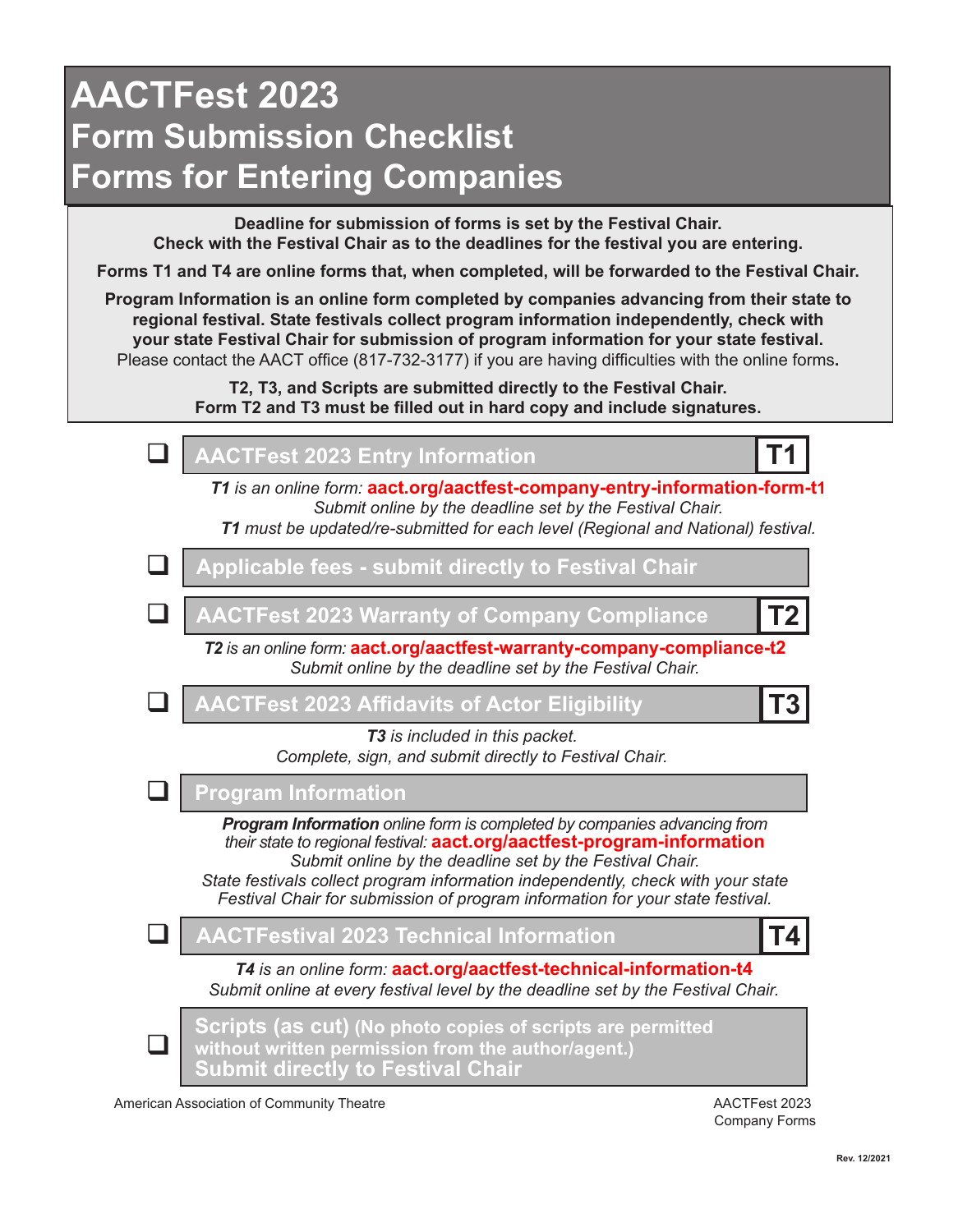# **AACTFest 2023 Affidavit of Actor Eligibility**

| <b>Festival Level</b> |                                 | <b>Festival Dates</b> | Submitted by                      |
|-----------------------|---------------------------------|-----------------------|-----------------------------------|
| State of              | Region<br>#<br>Month/Dates/Year |                       | Theatre<br><b>Submission Date</b> |

## To be filled out by individual representing entering theatre company.  $\Box$

### THIS DOCUMENT **MUST** BE SENT TO THE APPLICABLE STATE AACTFest CHAIR NO LATER THAN TWO (2) WEEKS PRIOR TO THE FESTIVAL DATE.

## To be filled out by actor and given to individual representing entering theatre company.  $\overline{\downarrow}$

I, \_\_\_\_\_\_\_\_\_\_\_\_\_\_\_\_\_\_\_\_\_\_\_\_\_\_\_\_\_\_\_\_\_\_\_\_\_\_\_\_\_\_, hereby certify that:

I am not a member of Actor's Equity or SAG/AFTRA at this time, have not been granted inactive status for the duration of this production by either organization, and will not become a member of Actor's Equity or SAG/AFTRA as long as I am involved in an AACTFest 2023 production eligible for competition.

**Signature** 

Print Name

**Date**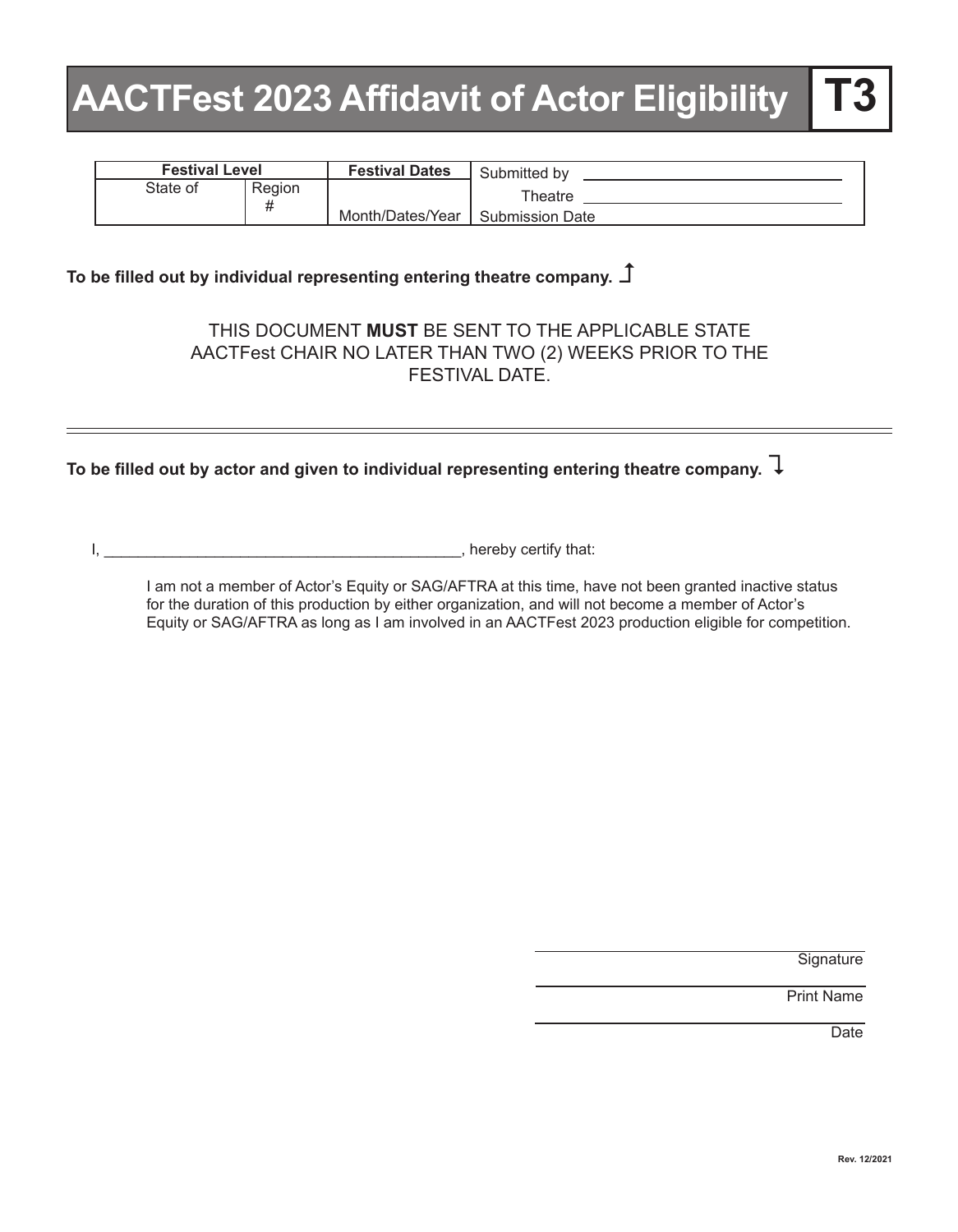## **AACTFest 2023 Form Submission Checklist Forms for Festival Chairs & Hosts**



**C5** *is included in this packet.*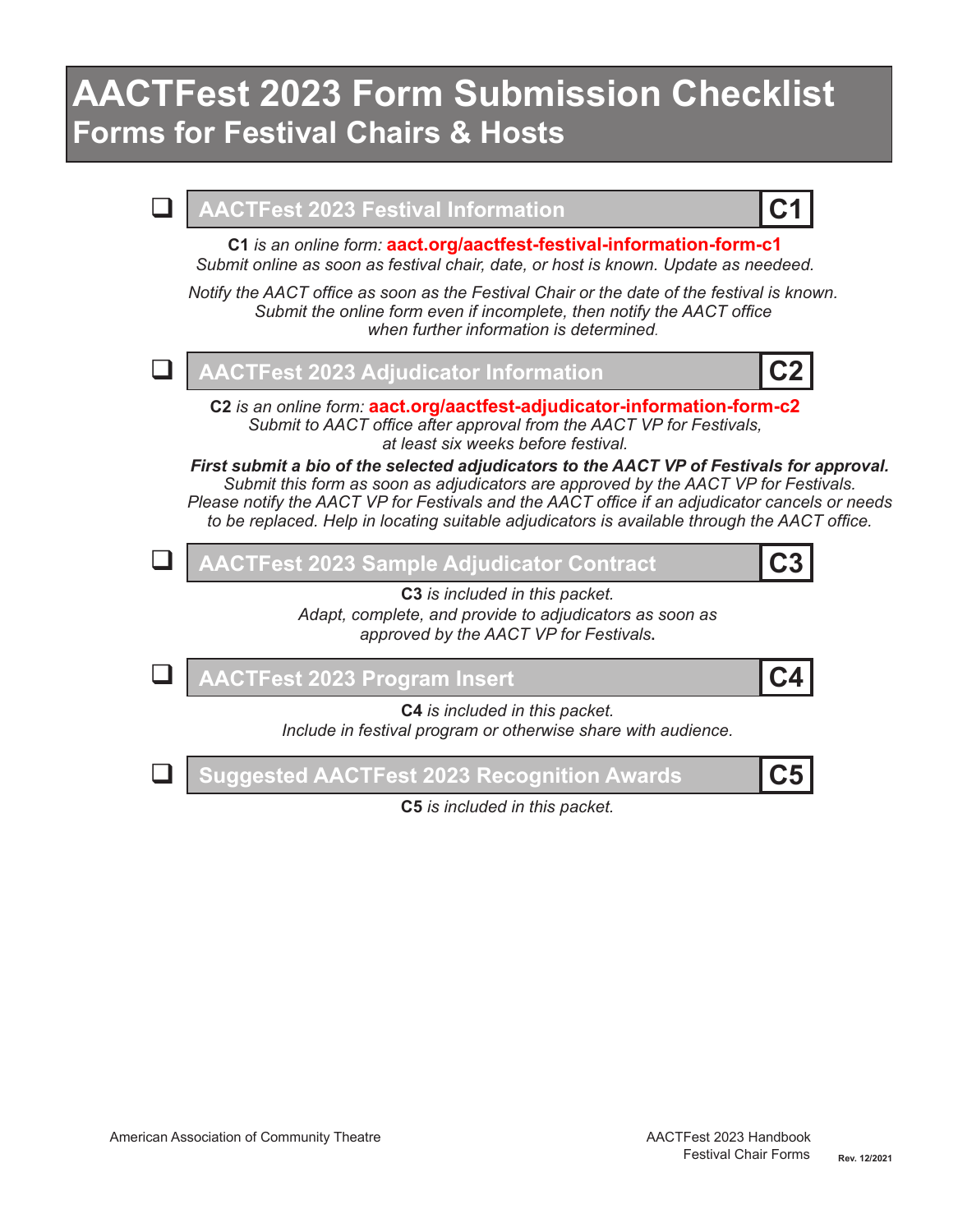# **AACTFest Sample Adjudicator Contract C3**

### ADJUDICATOR CONTRACT

This contract between \_\_\_\_\_\_\_\_\_\_\_\_\_\_\_\_\_\_\_\_\_\_\_\_\_\_\_\_\_\_\_\_\_\_ (hereinafter referred to as "Host") and **Organization Name** \_\_\_\_\_\_\_\_\_\_\_\_\_\_\_\_\_\_\_\_\_\_\_\_\_\_\_\_\_\_\_ (hereinafter referred to as "Adjudicator") is fully binding to both parties to this Contract subject to the statutes of the State of <u>State Name</u>... **Adjudicator Name**

1. Adjudicator hereby agrees to provide adjudication of all entries for the event known as Name of Festival ("Festival") at the time and place specified. This festival is scheduled<br>Dates of Festival Host expects the Adjudicator to arrive in City of Festival or for <u>Cates of Festival Connect</u> Host expects the Adjudicator to arrive in City of Festival Connect Connect Connect \_\_\_\_\_\_\_\_\_\_\_\_\_\_\_\_\_\_\_\_\_\_\_\_. **Necessary arrival date Name of Festival**

2. Adjudicator is required to read all scripts provided prior to viewing the productions, to attend an orientation meeting prior to the opening session of the Festival, to present public adjudication immediately following each production, and to participate in the selection of awards.

3. Adjudicator has read, understands and agrees to abide by the Adjudication Guide of the *AACTFest 2023 Handbook.*

4. At the conclusion of the Festival, the Host shall pay the Adjudicator an honorarium of \$ Amount of honorarium for services stipulated above.

5. The Host will provide lodging at the headquarters hotel for the nights of ware sof Lodging straing pay the Adjudicator's reasonable meal expenses or a food allowance while in route and during the festival for meals not covered by festival registration; provide round trip transportation as mutually agreed, in advance of travel, from the Adjudicator's home, and transportation during the Festival to and from workshop and performance sites; and provide complimentary admission to all social and meal events that are part of the regular festival registration.

6. The Adjudicator agrees to furnish the Host a publicity photo and bio for purposes of promoting the festival no later than **Deadline date** 

7. This agreement cannot be assigned or transferred. Either party may terminate this agreement herein by giving a minimum of weeks prior written notice to the other.

8. This Contract for Services will be considered an offer until signed by both parties thereto. This offer may be withdrawn by the Host if not signed by the Adjudicator and returned to the Host on or before Deadline date \_\_

| Signed                                                                                                                                                                                                                                | Signed           |
|---------------------------------------------------------------------------------------------------------------------------------------------------------------------------------------------------------------------------------------|------------------|
| Adjudicator                                                                                                                                                                                                                           | for the Host     |
| Date<br>the control of the control of the control of the control of the control of the control of the control of the control of the control of the control of the control of the control of the control of the control of the control | Date <b>Date</b> |
| Email                                                                                                                                                                                                                                 | Email            |
| Phone                                                                                                                                                                                                                                 | Phone            |
| Address                                                                                                                                                                                                                               | Address          |
|                                                                                                                                                                                                                                       |                  |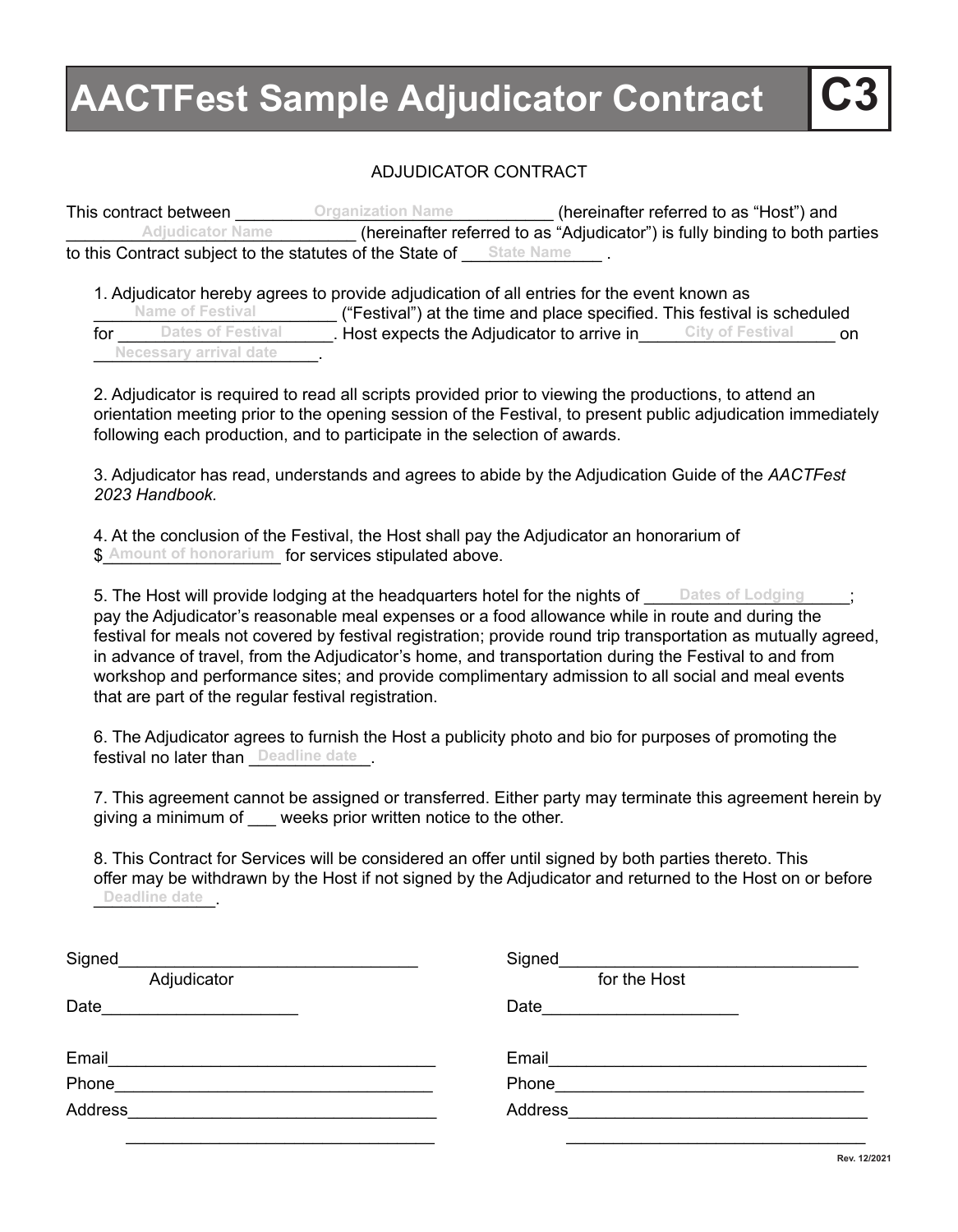### **STATEMENT OF CENSORSHIP**

AACT policy permits the widest possible range of dramatic material to be performed in a festival of the American Association of Community Theatre and does not permit censorship of any company's production.

#### **PRODUCTION TIMING**

The total length of the performance may not exceed sixty minutes (including introductions, scene changes, and curtain calls). Any element that brings the audience into the world of the play (music, sound, movement, lights, etc.) will begin the sixty-minute period. The complete cessation of such will complete the timing period. Each production is allowed a maximum ten minute set-up time and ten minute strike time from an on-deck area. If a set-up or strike is intended to set mood, establish character, or otherwise begin the experience of the play, it will be considered part of the sixty minute performance time.

### **GUIDELINES FOR ADJUDICATORS**

Plays are to be adjudicated based on the overall production, with acting and directing as the major elements. All types of productions (comedy, drama, original works, musicals, revues, avant-garde, "controversial," etc.) are acceptable entries to the festival and must be considered on a similar basis, with the best production being the one most fully realizing the intent of the material and the concept for the show. Design and technical competence is to be given consideration as to its effectiveness as an integral part of the total production experience.

Any and all statements made by adjudicators are strictly their own opinion and do not necessarily represent the opinions of AACT or any other organization with which they may be associated.

#### **CRITERIA FOR CONSIDERATION**

Is the acting believable and technically skillful with effective timing? Are the characters well interpreted? Does the company display ensemble work? Is the material appropriate for the company? Is the concept appropriate for the material and realized by the company? Has the structure of the production been controlled? Are the movements and stage pictures effective? Is the production well paced? Do the technical elements support the overall production? How effective was the total impact?

The preceding information is excerpted from the *AACTFest 2023 Handbook*. The complete Handbook must prevail in case of disagreement or confusion.

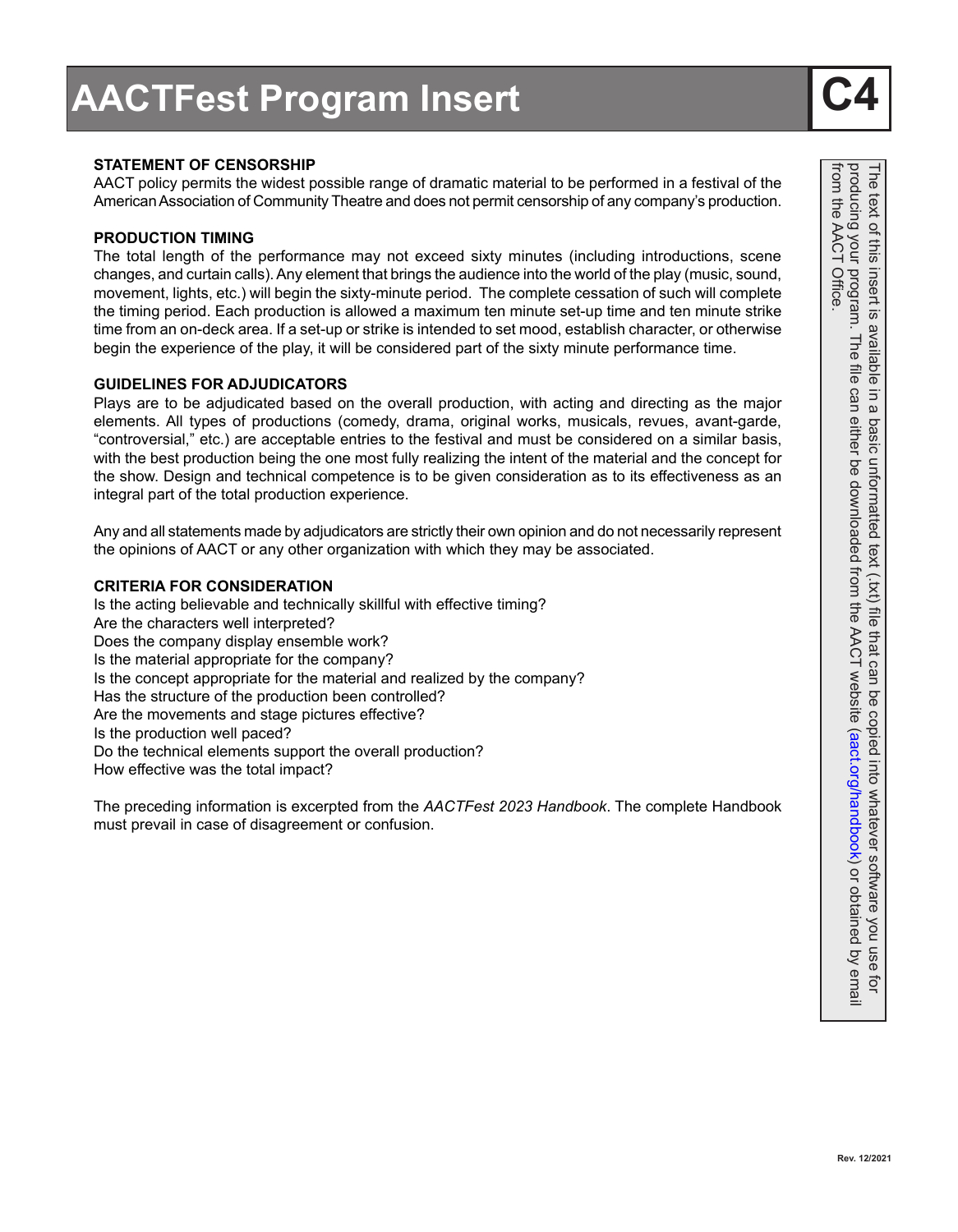# **Suggested AACTFest Recognition Awards**

Below is a suggested list of awards for consideration. There is neither a minimum nor a maximum number to be given for any award. Other awards may be given if the adjudicators agree that there is some other achievement deserving special recognition. It is best to avoid giving awards that state or imply "best \_\_\_\_\_\_\_." All special recognition awards are optional and no award needs to be given in a category where the adjudicators believe none is deserved.

- **n** Outstanding Performance
- **n** Outstanding Set Design
- Outstanding Costume Design
- Outstanding Lighting Design
- **n** Outstanding Sound Design
- Outstanding Makeup and/or Hair Design
- **n** Outstanding Choreography
- Outstanding Musical Direction
- **n** Outstanding Ensemble Performance
- **N** Outstanding Direction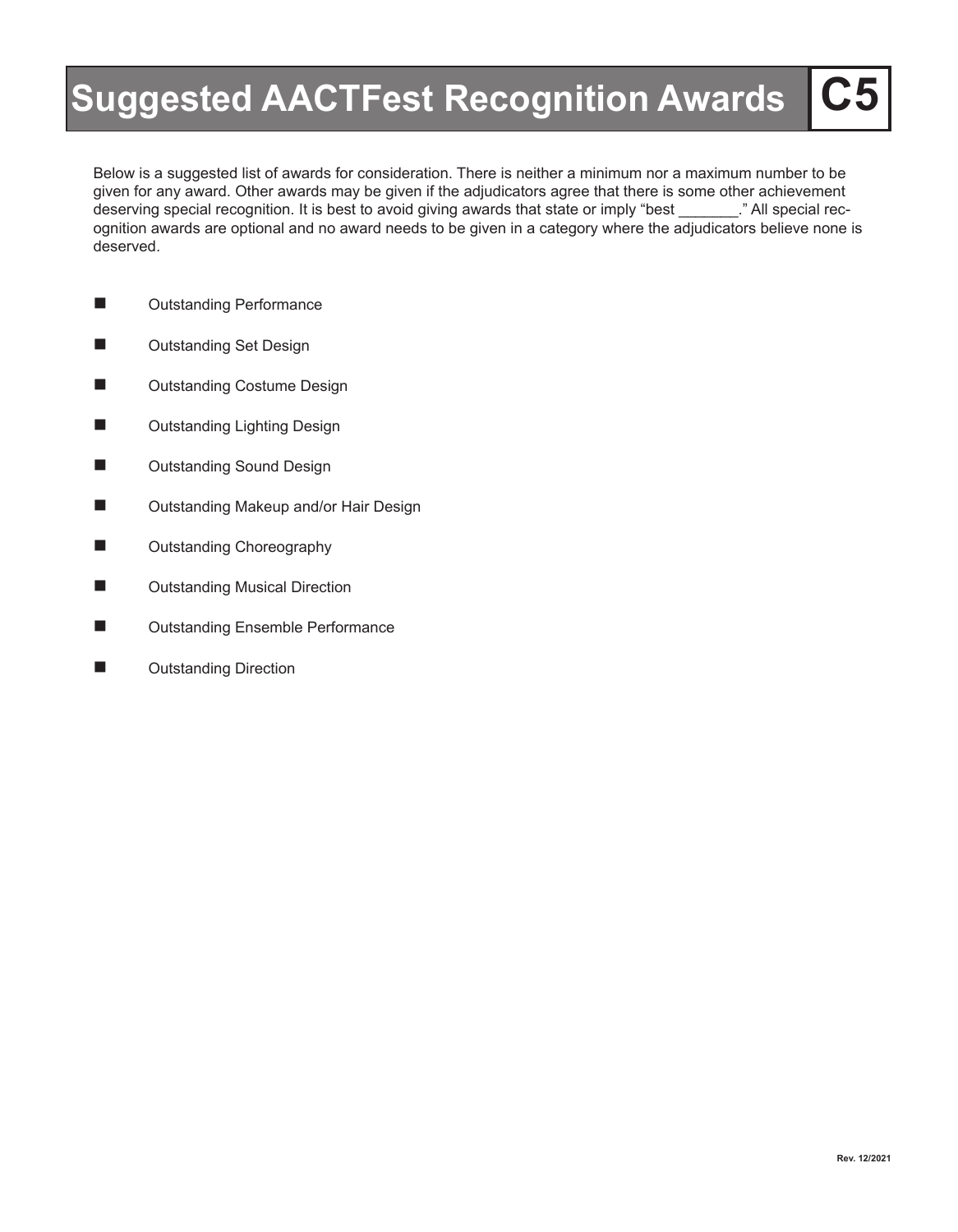## **AACTFest 2023 Form Submission Checklist Forms for Festival Commissioners**

| <b>Festival Commissioner Responsibilities</b>                                                                                                                                                                                   | F1             |
|---------------------------------------------------------------------------------------------------------------------------------------------------------------------------------------------------------------------------------|----------------|
| <b>Review before each Festival</b>                                                                                                                                                                                              |                |
| <b>Adjudication Orientation Meeting Checklist</b>                                                                                                                                                                               | F2             |
| No additional action needed after Orientation Meeting                                                                                                                                                                           |                |
| <b>Production Meeting Checklist</b>                                                                                                                                                                                             | F <sub>3</sub> |
| No additional action needed after Production Meeting                                                                                                                                                                            |                |
| <b>Adjudicator Evaluations</b>                                                                                                                                                                                                  | F4             |
| F4 is an online form: aactadjudicators.org Submit ASAP after Festival                                                                                                                                                           |                |
| <b>Adjudicator Ballots</b>                                                                                                                                                                                                      | F <sub>5</sub> |
| <b>Ballot Tally Forms</b>                                                                                                                                                                                                       | F <sub>6</sub> |
| <b>Timing Forms</b>                                                                                                                                                                                                             | F7             |
| AACT Office will send Forms F5, F6, F7 to Commissioner prior to Festival<br>with show titles filled in<br><b>Forward to AACT Office ASAP after Festival</b>                                                                     |                |
| <b>Festival Commissioner Final Report</b>                                                                                                                                                                                       | F <sub>8</sub> |
| F8 is an online form: aact.org/festreport Complete ASAP after Festival<br>Contact AACT Festivals Coordinator for log in information - winston@aact.org                                                                          |                |
| <b>AACTFest 2023 Entry Information</b>                                                                                                                                                                                          | Τ1             |
| No action needed - Form T1 is an online form previously submitted to the AACT Office                                                                                                                                            |                |
| <b>AACTFest 2023 Warranty of Company Compliance</b>                                                                                                                                                                             | <b>T2</b>      |
| <b>AACTFest 2023 Affidavits of Actor Eligibility</b>                                                                                                                                                                            | <b>T3</b>      |
| Obtain Forms T2, and T3 of companies selected to proceed from Festival Chair,<br>and send to next Festival Chair ASAP after Festival. (After regional festival send<br>to AACT Office.) AACT Office will provide FedEX airbill. |                |
| AACTFestival 2023 Technical Information                                                                                                                                                                                         | Т4             |
| No action needed - Form T4 is an online form previously submitted to the AACT Office                                                                                                                                            |                |
| <u>Scripts (as cut) (No photo copies of scripts are permitted</u><br>without written permission from the author/agent.)<br>Submit directly to Festival Chair                                                                    |                |
| Return scripts of companies not advancing to the companies after awards are<br>presented. Include scripts for advancing companies with Forms T2 and T3.                                                                         |                |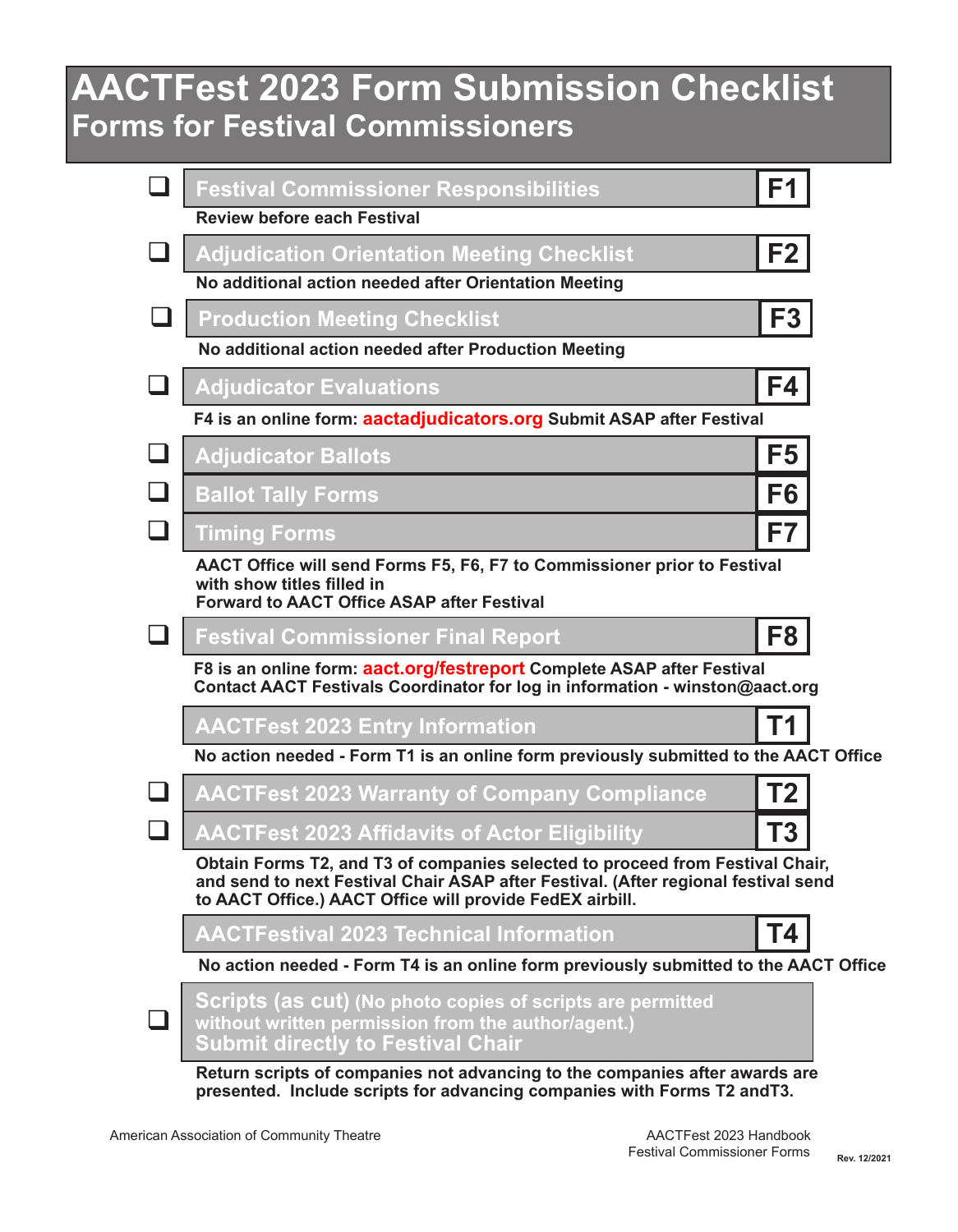- Communicate with the Festival Host and Technical Chair as soon as possible after assignment.
- $\blacksquare$  Serve as a liaison between the festival and AACT.
- Make final rulings in all matters of dispute, ensuring an even playing field exists for all entrants.
- Communicate with Festival Chair and local host prior to festival, reviewing and advising on schedule, and confirming that the adjudicators have received the Handbook Adjudication Guide, contract, and scripts. Answer any questions that arise.
- Answer questions regarding the *AACTFest 2023 Handbook*.
- $\blacksquare$  Confirm that all companies have complied with all AACTFest regulations.
- $\blacksquare$  Arrive in time to conduct the companies' production meetings.
- $\blacksquare$  Review the scripts, supervise rehearsals, and observe all performances.
- Conduct the Adjudication Orientation and provide copies of a list of awards to be given.
- Give Adjudicator Evaluation instructions to two persons who have knowledge of adjudication objectives and will see all (or most) of the adjudications.
- Observe adjudications and complete an online evaluation for each adjudicator.
- $\blacksquare$  Check each production's time with the official timekeepers and collect signed Timing Forms.
- $\blacksquare$  Serve as the ballot tallying officer.
- $\blacksquare$  Retrieve scripts from adjudicators at balloting session. Send advancing company scripts and appropriate forms to the next festival's chair (AACT will provide envelope with Commissioner packet). Return other scripts to the companies after awards are presented, but before they leave.
- $\blacksquare$  Send appropriate forms to the AACT Office.
- Complete Festival Commissioner Final Report online at aact.org/festreport.
- Perform other duties as requested by the AACT Festivals Coordinator.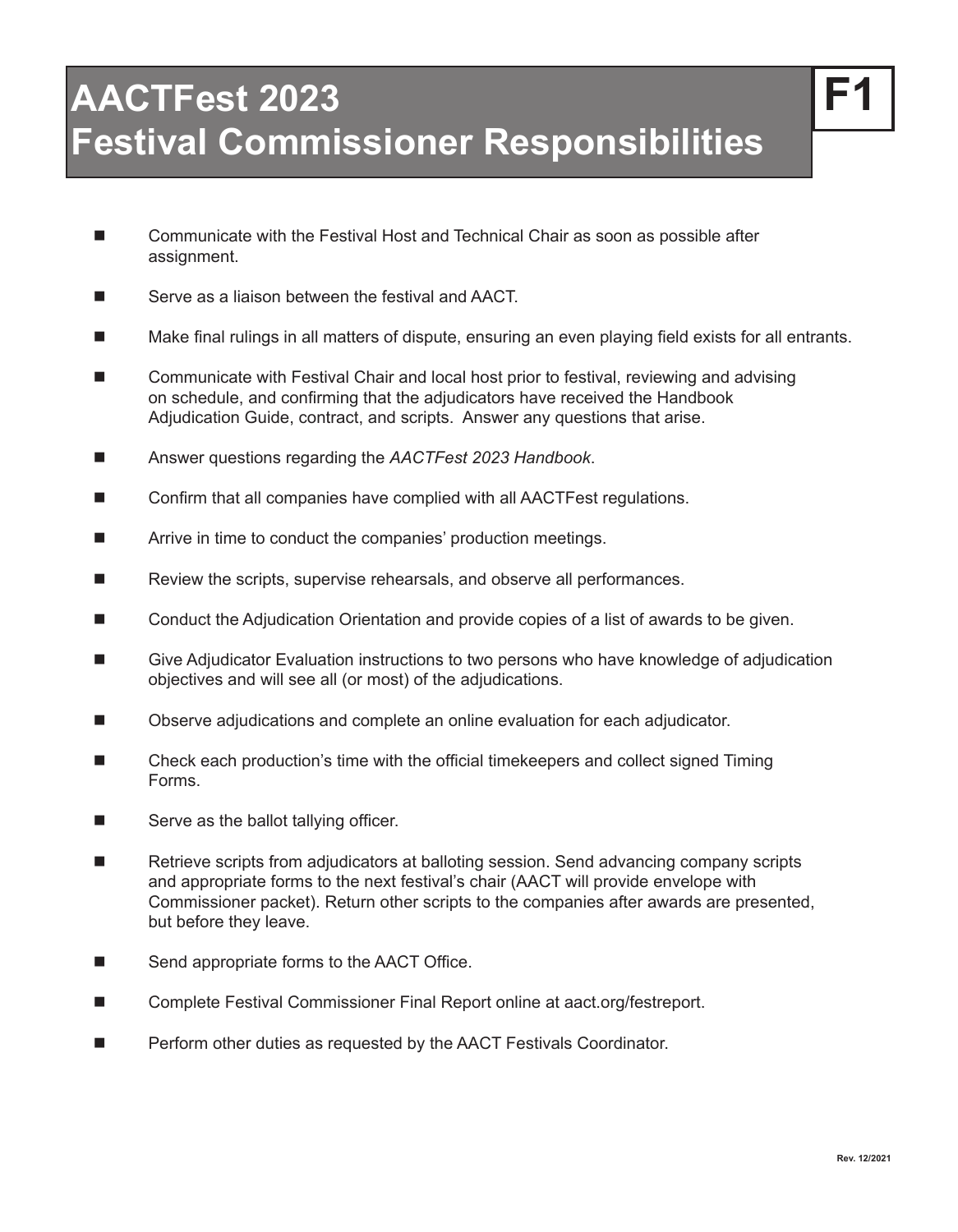## **Attendees**

Festival Commissioner Festival Chair (if not connected with a festival production) Festival Assistant/Co-chair (if not connected with a festival production) **Adjudicators** Adjudicator Host(s) Timekeepers Technical Director (or designee)

## Areas To Be Covered

- $\Box$  Introduce all participants.
- $\Box$  Explain the function and responsibilities of each position.
- $\Box$  Determine the speaking area for the adjudication. (This should take into account a good sight line for the timekeeper's time warning.)
- $\square$  Ensure microphone and lighting are available.
- $\Box$  Confirm the length of the adjudications and the method of signaling "time."
- □ Confirm that the adjudicators have received and understand the *AACTFest 2023 Handbook*.  *Adjudication Guide*.
- □ If panel adjudication, discuss methodology (See *AACT 2023 Handbook, Adjudication Guide*).
- $\Box$  Discuss and confirm additional awards from the Festival Hosts that may be considered.
- $\Box$  Explain and Review the Adjudicator's Ballot with the adjudicators and explain the agenda of the balloting session.
- $\Box$  Distribute Timing Form (AACTFest Form F7) to the timekeepers and explain its use.
- $\Box$  Explain adjudicator evaluations will be submitted online, copies will be emailed to adjudicators by the AACT Office.
- $\Box$  Reinforce that adjudicators may not discuss any entered production with anyone else before the awards ceremony, except they may discuss entered productions with each other if no one else is present, and during awards deliberations. **Adjudicators may not discuss ranking of productions before the balloting process.**
- $\Box$  Ask for and answer any questions.
- $\Box$  Tour the adjudicators room, restrooms, etc.
- $\Box$  Determine the seating for the adjudicators and timekeepers.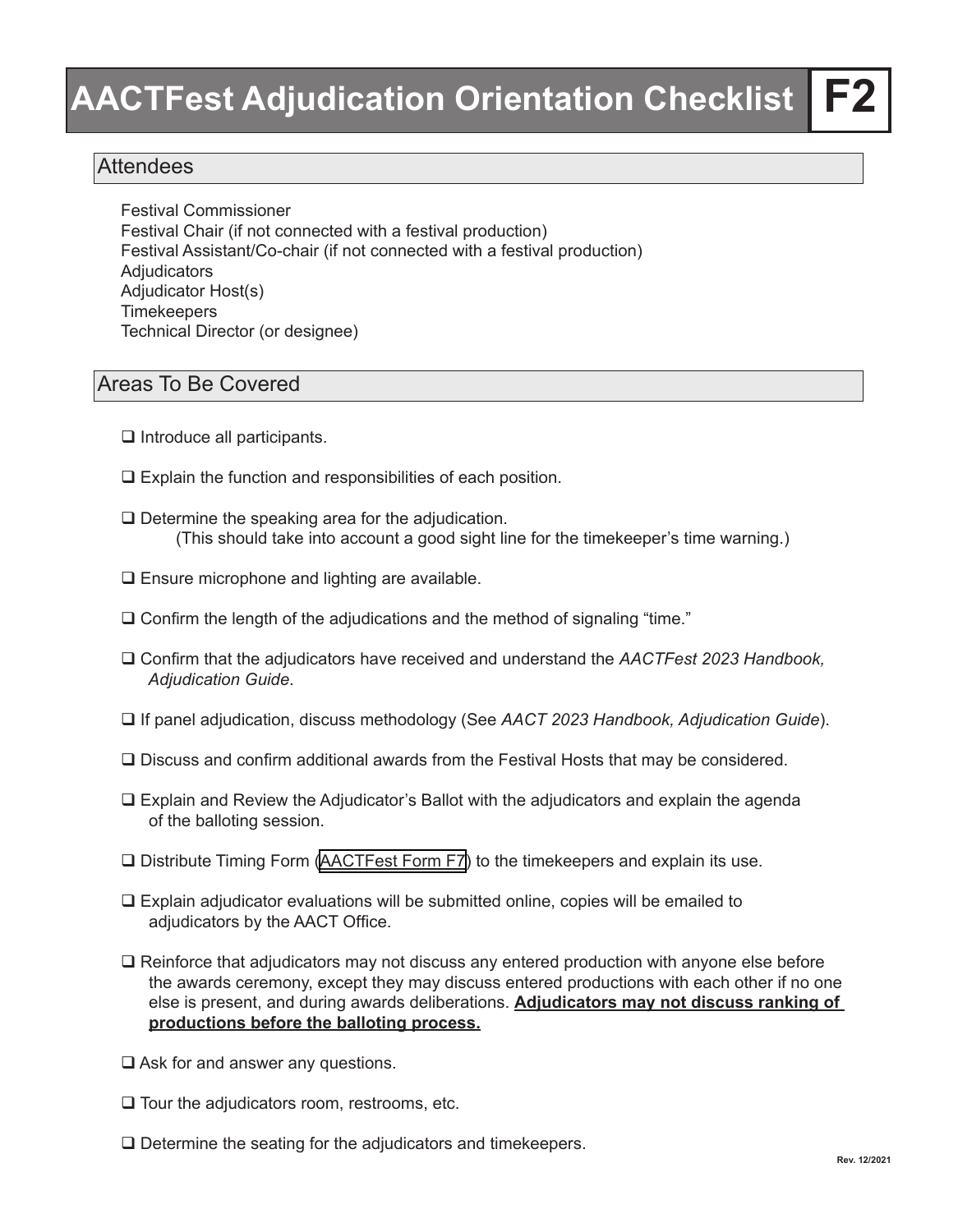# **AACTFest Production Meeting Checklist**

*Each festival is unique, as is each performance site. Adapt this list to local conditions before proceeding. A tour of the entire facility is usually desirable to establish the overall spatial relationships. If offered, it should precede the production meeting. Use this checklist to determine the following needs.*

| Company<br>City                                                                                                                            | <b>Performance Session Number</b><br><b>Performance Session Start Time</b>                                 |
|--------------------------------------------------------------------------------------------------------------------------------------------|------------------------------------------------------------------------------------------------------------|
| Production                                                                                                                                 | Performance Number (within session)<br><b>Estimated Start Time</b>                                         |
| Name of Director<br>or Designated Spokesperson                                                                                             | Rehearsal Day/Time<br>Load-in Time<br>Load-out Time                                                        |
| <b>Areas To Be Covered</b>                                                                                                                 |                                                                                                            |
| Who will call Go and Stop from the 10 x 10?                                                                                                |                                                                                                            |
| What is the estimated length of the setup? and for strike?                                                                                 |                                                                                                            |
| What is the estimated length of the performance?                                                                                           |                                                                                                            |
| How does the show begin?                                                                                                                   |                                                                                                            |
|                                                                                                                                            |                                                                                                            |
| A curtain call will be included in performance time. Will you be including a curtain call? $\Box$ Yes                                      | $\square$ No                                                                                               |
| to take places after set-up is completed and before performance begins.                                                                    | NOTE TO COMMISSIONER: Remind them that "A resonable amount of time will be allowed for all company members |
| $\Box$ Walk through the timing process for setup and strike, as well as the start/stop rules for the performance.                          | Notes:                                                                                                     |
| Will the main act curtain be used? $\Box$ Yes $\Box$ No                                                                                    |                                                                                                            |
| Is AC power needed on stage? $\Box$ Yes $\Box$ No                                                                                          | the control of the control of the control of the control of the control of                                 |
| Will any actors use the house for entrances/exits? $\Box$ Yes $\Box$ No                                                                    |                                                                                                            |
| Will anyone be barefoot on stage? $\Box$ Yes $\Box$ No                                                                                     |                                                                                                            |
| Will any food and/or liquids be used on stage? $\Box$ Yes                                                                                  | ⊟ No                                                                                                       |
| Will microphones or lighting specials be used? $\Box$ Yes                                                                                  | □ No                                                                                                       |
| Will a company member be prompting or calling the show? $\Box$ Yes<br>If not, is there an annotated script available? $\Box$ Yes $\Box$ No | □ No <u>_________________________________</u>                                                              |
| The following items should have been requested on your T4 form and approved by the Host TD:                                                |                                                                                                            |
| Will any real or simulated weapons be used?<br>$\Box$ Yes                                                                                  | $\square$ No                                                                                               |
| Will matches, candles, or other open flame be used?<br>$\Box$ Yes                                                                          | $\square$ No                                                                                               |
| Will pyrotechnics or other special effects be used? $\Box$ Yes $\Box$ No                                                                   |                                                                                                            |
| Will smoke, fog, or haze machines be used? $\Box$ Yes                                                                                      | $\square$ No                                                                                               |
| $\square$ No one is to remove any spike tape until the completion of the festival.                                                         |                                                                                                            |
| $\Box$ If they are not the first show in a Performance Session, remind them to be prepared for an early start.                             |                                                                                                            |
|                                                                                                                                            |                                                                                                            |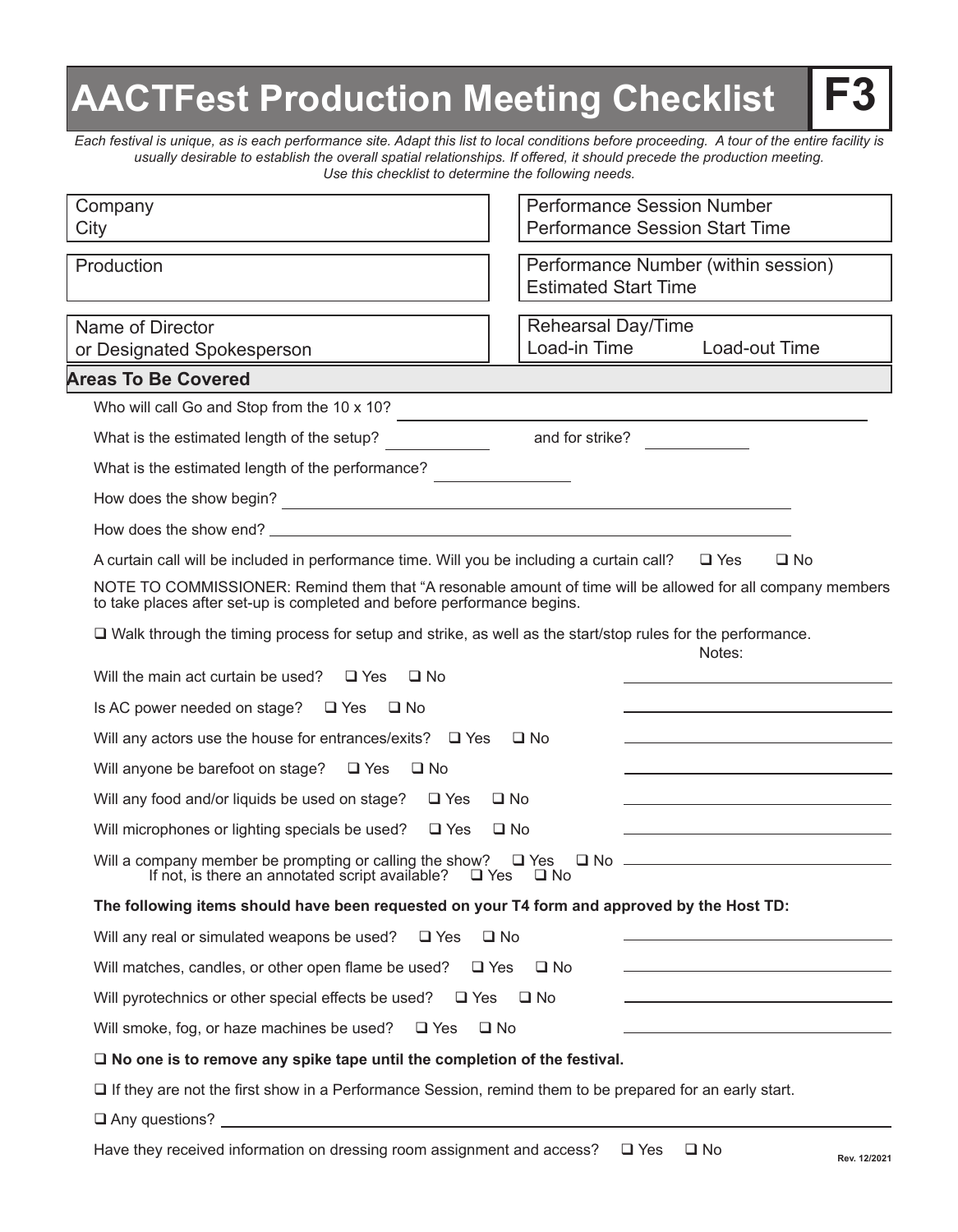# **AACTFest 2023 Adjudicator Evaluation**

*This is a SAMPLE of the adjudicator evaluation questions. Form F4 is completed ONLINE at aactadjudicators.org*

### **Sales rate in the production in the following criteria. Presse include written forminentary off the back or forminental production of the producting fisi dignity and<br>
School of the producting fisial dignity and<br>
School of** General Information **Adjudicator Name** □ State of \_\_\_\_\_\_\_\_\_\_\_\_\_\_\_\_\_\_\_\_\_\_\_\_ □ Region Number \_\_\_\_\_\_\_\_\_\_\_\_ □ National Festival Festival Dates Number of productions adjudicated Adjudicator Evaluation *Please rate the adjudicator on the following criteria. Please include written commentary on the back of form.* Would you want this person to adjudicate at another festival? q Yes  $\Box$  No Are you affiliated with an entered company?  $\Box$  Yes  $\Box$  No *If no, please explain on the back of form.* Focused on the producing group, acknowledging its dignity and capability. Effectively communicated by establishing an appropriate rapport. Was open-minded, honest, and responsive to the group's work. Was knowledgeable and provided accurate, critically relevant responses. Opened up new awareness and alternative possibilities in a constructive manner. Was clear, thorough, and appropriately specific. Showed an understanding of community theatre. Adhered to criteria as outlined in the *AACTFest 2023 Handbook* . Outstanding Very Good Good Fair Poor Outstanding Very Good Good Fair Poor Outstanding Very Good Good Fair Poor Outstanding Very Good Good Fair Poor Outstanding Very Good | Good | Fair | Poor Outstanding Very Good Good Fair Poor Outstanding Very Good Good Fair Poor Outstanding Very Good Good Fair Poor Adjudicator Evaluation

*I certify that I have seen and heard at least 80% of the adjudicator's responses for the above named festival.*

Phone Email Address

Evaluator's Name Date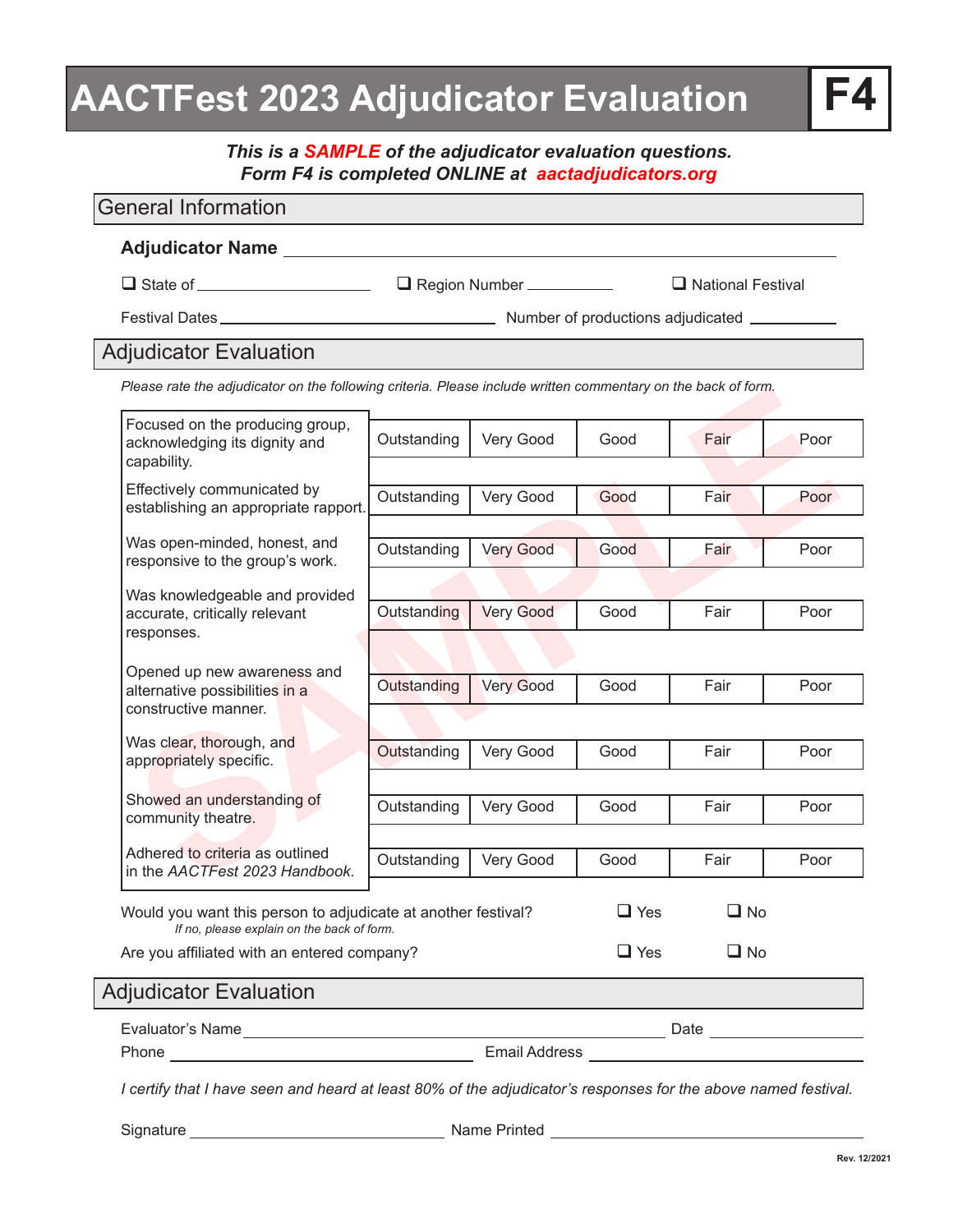# **AACTFest 2023 Adjudicator Ballot**

| <b>Festival Level</b> |        | <b>Festival Dates</b> | Submitted by           |
|-----------------------|--------|-----------------------|------------------------|
| State of              | Region |                       |                        |
| #                     |        | Month/Dates/Year      | <b>Submission Date</b> |
|                       |        |                       | <b>Ballot</b>          |

#### **Name**

**Number**

Please rank all productions with "1" being the most fully realized, "2" being the next, etc. Give completed ballot to Festival Commissioner.

|     | <b>Show Name</b> (in order of performance) | Ranking | $\star$<br>recomend for<br>International<br>Festivals |
|-----|--------------------------------------------|---------|-------------------------------------------------------|
| 1.  |                                            |         |                                                       |
| 2.  |                                            |         |                                                       |
| 3.  |                                            |         |                                                       |
| 4.  |                                            |         |                                                       |
| 5.  |                                            |         |                                                       |
| 6.  |                                            |         |                                                       |
| 7.  |                                            |         |                                                       |
| 8.  |                                            |         |                                                       |
| 9.  |                                            |         |                                                       |
| 10. |                                            |         |                                                       |
| 11. |                                            |         |                                                       |
| 12. |                                            |         |                                                       |
| 13. |                                            |         |                                                       |
| 14. |                                            |         |                                                       |
| 15. |                                            |         |                                                       |

 AACT recommends shows for international festivals. Generally speaking, most international festivals want a 40- 60 minute show that is movement or music oriented and/or tells a universally familiar story that can be understood and enjoyed by a multi-national audience that may not speak English. A production does not have to advance to be considered, but quality should be a factor. If you believe a production in this festival is suitable for an international festival please check the appropriate column. **\***

### **Signature**\_\_\_\_\_\_\_\_\_\_\_\_\_\_\_\_\_\_\_\_\_\_\_\_\_\_\_\_\_\_\_\_\_\_\_\_\_\_\_\_\_\_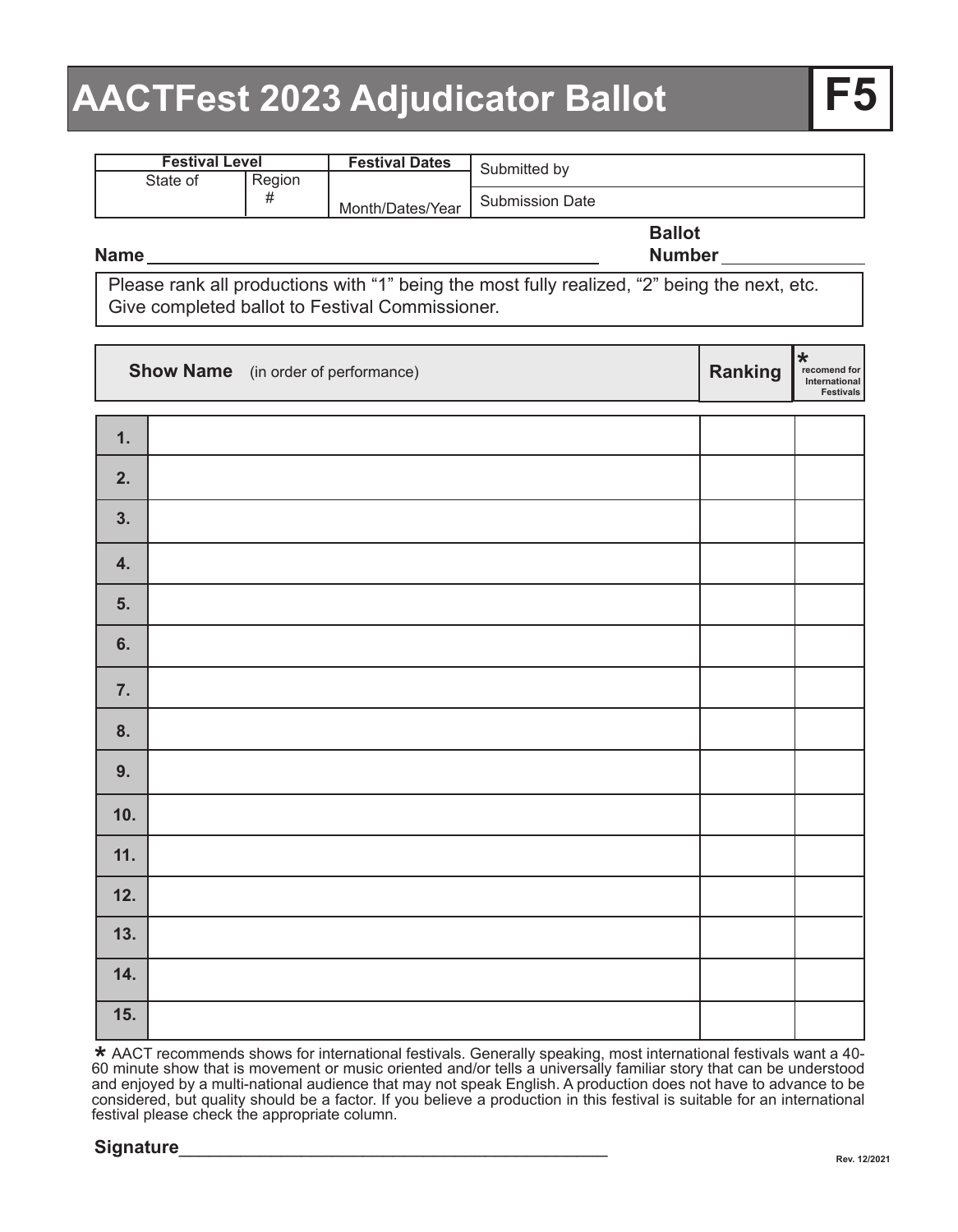# **AACTFest 2023 Ballot Tally F6**

| <b>Festival Level</b> |                       | <b>Festival Dates</b> | Submitted by           |
|-----------------------|-----------------------|-----------------------|------------------------|
| State of              | Region                |                       |                        |
|                       | π<br>Month/Dates/Year |                       | <b>Submission Date</b> |

|     |                                               |                     |  | Ballot #                                                             |                                  |                                  |                     |
|-----|-----------------------------------------------|---------------------|--|----------------------------------------------------------------------|----------------------------------|----------------------------------|---------------------|
|     | <b>Show Name</b><br>(in order of performance) | Adjudicator<br>Name |  | Adjudicator 1 Adjudicator 2 Adjudicator 3<br>Ranking Ranking Ranking | 1st<br>$\boldsymbol{\mathsf{X}}$ | 2nd<br>$\boldsymbol{\mathsf{X}}$ | 3rd<br>$\mathbf{X}$ |
| 1.  |                                               |                     |  |                                                                      |                                  |                                  |                     |
| 2.  |                                               |                     |  |                                                                      |                                  |                                  |                     |
| 3.  |                                               |                     |  |                                                                      |                                  |                                  |                     |
| 4.  |                                               |                     |  |                                                                      |                                  |                                  |                     |
| 5.  |                                               |                     |  |                                                                      |                                  |                                  |                     |
| 6.  |                                               |                     |  |                                                                      |                                  |                                  |                     |
| 7.  |                                               |                     |  |                                                                      |                                  |                                  |                     |
| 8.  |                                               |                     |  |                                                                      |                                  |                                  |                     |
| 9.  |                                               |                     |  |                                                                      |                                  |                                  |                     |
| 10. |                                               |                     |  |                                                                      |                                  |                                  |                     |
| 11. |                                               |                     |  |                                                                      |                                  |                                  |                     |
| 12. |                                               |                     |  |                                                                      |                                  |                                  |                     |
| 13. |                                               |                     |  |                                                                      |                                  |                                  |                     |
| 14. |                                               |                     |  |                                                                      |                                  |                                  |                     |
| 15. |                                               |                     |  |                                                                      |                                  |                                  |                     |

See *AACTFest 2023 Handbook, Adjudication Guide*, Balloting Process for balloting instructions.

Signature\_\_\_\_\_\_\_\_\_\_\_\_\_\_\_\_\_\_\_\_\_\_\_\_\_\_\_\_\_\_\_\_\_\_\_\_\_\_\_\_\_\_ Date\_\_\_\_\_\_\_\_\_\_\_\_\_\_\_\_

Festival Commissioner

Signature\_\_\_\_\_\_\_\_\_\_\_\_\_\_\_\_\_\_\_\_\_\_\_\_\_\_\_\_\_\_\_\_\_\_\_\_\_\_\_\_\_\_ Date\_\_\_\_\_\_\_\_\_\_\_\_\_\_\_\_

Festival Chair or Designee